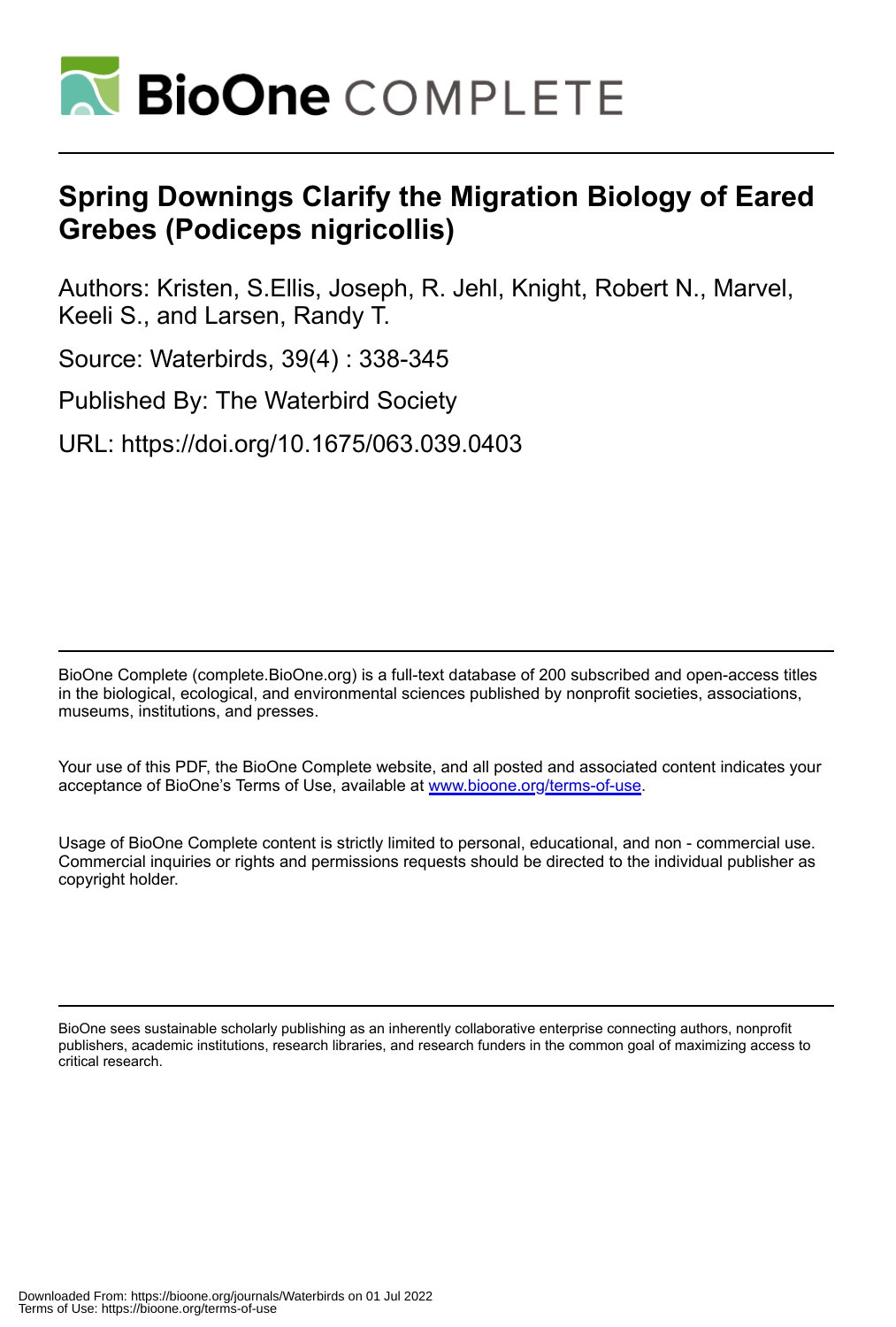# **Spring Downings Clarify the Migration Biology of Eared Grebes (***Podiceps nigricollis***)**

Kristen S. Ellis<sup>1,\*</sup>, Joseph R. Jehl, Jr.<sup>2</sup>, Robert N. Knight<sup>3</sup>, Keeli S. Marvel<sup>3</sup> and Randy T. Larsen4

1 Plant and Wildlife Sciences Department, 4112 Life Sciences Building, Brigham Young University, Provo, Utah, 84602, USA

2 Division of Birds, U.S. National Museum of Natural History, Smithsonian Institution, Washington, D.C., 20560, USA

3 Environmental Programs, United States Army Dugway Proving Ground, Dugway, Utah, 84022, USA

4 Plant and Wildlife Sciences Department and the Monte L. Bean Life Sciences Museum, 5046 Life Sciences Building, Brigham Young University, Provo, Utah, 84602, USA

\* Corresponding author; E-mail: kristensue.ellis@gmail.com

**Abstract.—**Eared Grebes (*Podiceps nigricollis*) staging at the Great Salt Lake, Utah, USA, sometimes experience weather-induced downings where many individuals are killed. Downings of Eared Grebes moving south during the fall have been reported for decades; however, spring downings are rare and underrepresented in the literature. On 15 April 2013, 13,500 Eared Grebes flying northward encountered inclement weather, were attracted to lights on Dugway Proving Ground, and downed. This spring downing was documented, and population characteristics were compared with those observed in previous downings. An estimated 38% were killed outright. Rescue efforts promoted the survival of 88% of those not killed on impact. Grebes that were 9-10 months old were, on average, 10% lighter than adults in the same flight, perhaps indicating slow growth or age differences in foraging efficiency. Adults dominated all downings, supporting previous information that adults and young migrate on different schedules. The sex ratio in the North American population appears to be 1:1. Downings occur when Eared Grebes encounter inclement weather and are attracted to lights. Knowledge of the route, migration period, and flight speed of Eared Grebes allows predictions about when and where downings are likely to occur. Reducing the number and intensity of lights on snowy nights in high risk areas may decrease mortality. *Received 20 January 2016, accepted 19 March 2016.*

**Key words.—**downing, Eared Grebe, Great Salt Lake, migration, mortality, *Podiceps nigricollis*.

Waterbirds 39(4): 338-345, 2016

Migration involves trade-offs between potential benefits available in separate regions vs. risks associated with the journey between areas. In many species of migratory birds, adverse weather during migration can be a major cause of annual mortality (Newton 2007). While birds do not typically depart under poor weather conditions (Richardson 1990), they have little defense when encountering storms en route, which can result in mass mortality events for some species.

Great Salt Lake, Utah, and Mono Lake, California, USA, are the major fall staging areas for Eared Grebes (*Podiceps nigricollis*) in North America, together supporting nearly all of the species' population at that season (Jehl *et al*. 1999). Postbreeding birds begin to arrive in late summer (adults, late July-early September; juveniles, mid-August-October), remain until food runs out, then fly overnight to wintering areas in southern California and Mexico (Cullen *et al*. 1999;

Jehl *et al*. 2003). The departure period spans 4-5 weeks between mid-November and early January. When Eared Grebes return northward in spring, large numbers have historically staged at the Salton Sea, California, before continuing further north (Jehl and McKernan 2002).

Eared Grebes typically leave fall staging areas shortly after sunset on evenings when the winds are light and cloud cover is low (Jehl *et al*. 2012; Williams and Laird 2013). The migration route is particularly hazardous for those that use the Great Salt Lake because their non-stop, overnight flight requires them to cross long stretches of Great Basin desert that lack water bodies suitable for stopover in case of severe weather. Small downings occur almost annually. Large events involving hundreds to thousands are infrequent but notable, because they sometimes result in significant mortality. Downings of Eared Grebes in Utah have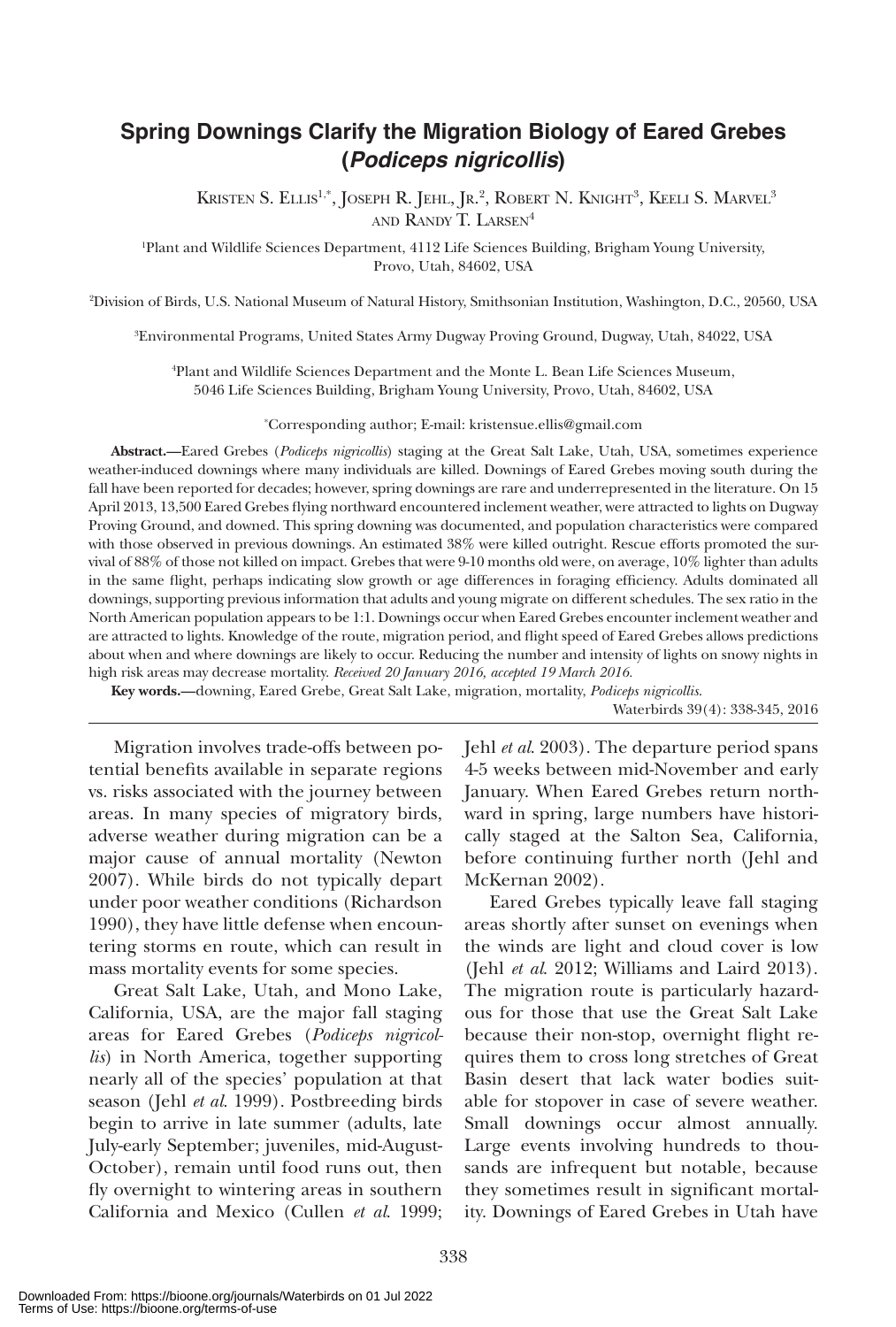been reported for decades and occur when migrants lose their bearings in snow or fog. Eared Grebes often crash near bright lights associated with anthropogenic features. Most downings have occurred between mid-December and early January in areas slightly to the west of the Wasatch Front between the towns of Delta and Cedar City, Utah (Fig. 1). Spring downings are infrequent because the main northward movement occurs after the storm season has passed.

Detailed studies of fall downings (Cottam 1928; Jehl 1993, 1994, 1997; Jehl *et al*. 1999, 2012; Roberts *et al*. 2014), or of Eared Grebes departing from normal migration (Jehl and Johansson 2002; Jehl and Henry 2010), have provided a wealth of information on various aspects of migration biology. This information includes timing, route, meteorology associated with migration and downing events, population composition, causes of mortality, and flight energetics (Cullen *et al*. 1999; Jehl and Bond 1983; Jehl *et al*. 2003). Carcasses salvaged from fall downings have allowed ancillary studies of phenotypic flexibility (Jehl and Henry 2013; Jehl *et al*. 2015), seasonal and annual variability in timing of migration across age classes (Jehl and Henry 2010), and toxicology (Jehl *et al*. 2003; Burger *et al*. 2013). In contrast, Eared Grebe biology during the spring is virtually unstudied. To address this lack of information, we took advantage of an exceptional event on 15 April 2013, in which ≈13,500 Eared Grebes crashed in and around English Village, Dugway Proving Ground (DPG), Utah, during an unseasonable snowstorm. Here, we present an overview of the downing phenomenon in Utah, document the DPG event, and interpret the findings in relation to fall downings.

#### **METHODS**

We reviewed the literature on downings in Utah and surrounding areas and visited most localities at which notable events had occurred (Table 1; Fig. 1) to assess conditions that may have influenced downings by Eared Grebes at specific locations. With reference to the 15 April 2013 downing, Eared Grebes were found only in the immediate area of the DPG entrance and in Skull Valley, Utah, some 12 km to the north. A sample that died on impact  $(n = 192)$  was salvaged within 2 days

and moved to local freezers; the remainder were disposed of at a local landfill. Eared Grebes that appeared to have no major injuries (e.g., broken bones, bleeding from mouth) were released at two water treatment ponds at DPG. Follow-up monitoring on 29 April and 5 May 2013 involved counting Eared Grebes remaining on the ponds as well as walking the perimeter to count and collect carcasses  $(n = 42)$ . We also examined 23 Eared Grebes killed in southern Utah on 16 April 2013, the night following the DPG downing.

We classified Eared Grebes as adult or first-year juvenile by plumage and soft-part coloration (Storer and Jehl 1985). We determined sex anatomically and weighed Eared Grebes on a digital scale to the nearest 1.0 g. Weights of muscles or organs were determined to the nearest 0.1 g after removal of surface fat. We determined the weight of stomach contents to the nearest 0.1 g and made a detailed examination of the stomach contents of 20 individuals. We also recorded the location and extent of external and internal injuries. Five carcasses were sent to the National Wildlife Health Center, Madison, Wisconsin, USA, to test for infectious diseases. We used *t*-tests to compare body, organ, and muscle mass by sex between Eared Grebes that died on impact compared to those retrieved later in ponds and also between males and females. We used Fisher's exact test to determine if our sample was unequal in respect to age or sex. All analyses were done in statistical program R (R Development Core Team 2012), and we set  $\alpha$  = 0.05 for all statistical tests. Meteorological data were gathered at weather station ID# DPG07 from MesoWest online.

#### **RESULTS**

## Summary of 2013 Spring Downing

On the nights of 15 and 16 April 2013, a series of downings occurred at several localities in Utah. The largest was at DPG and vicinity ( $\approx$ 13,500, 15 April) with smaller numbers (*n* = 671) in central and southwest Utah the following night (Table 1). At DPG, Eared Grebes were observed falling to the ground, some bouncing several times between 04:30 hr and 05:15 hr. Additionally, Eared Grebes were observed calling from the air and ground. The downing occurred during a period of reduced visibility due to snow and fog. Snow accumulated to approximately 25 mm by 06:00 hr. Between 03:00 hr and 07:00 hr, relative humidity was 100%, the average temperature was -0.9 °C, and the average wind speed was 27 kmph from the north.

At DPG, downed Eared Grebes were concentrated around the brightly lighted en-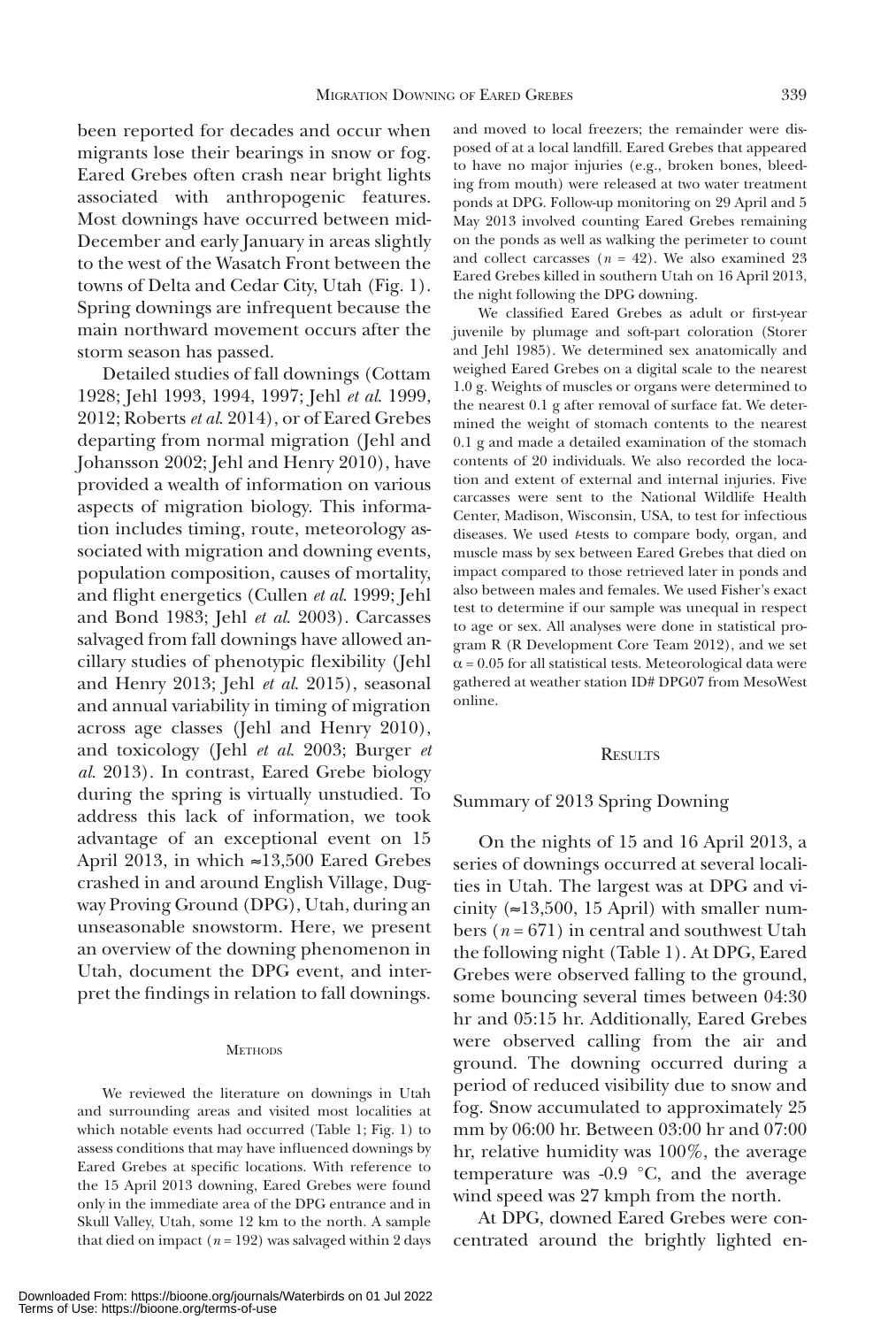| South (post-staging) migration<br>1928 12-13 Dec 1.1<br>North (spring) migration<br>31 Mar-1 Apr<br>11-12 Dec<br>10-11 Dec<br>$9,25$ Dec<br>15-16 Jan<br>$13-16$ Jan<br>$5-11$ an<br>25-Dec<br>8Dec<br>.9-Dec<br>24-Dec<br>$31-Mar$<br>9 Dec<br>2012<br>1997<br>1982<br>1993<br>1997<br>1997<br>1997<br>2008<br>981<br>1981<br>2011<br>1991 | Map Code and Location                                                                         | <b>Size</b>                | Conditions | Source                                      |
|---------------------------------------------------------------------------------------------------------------------------------------------------------------------------------------------------------------------------------------------------------------------------------------------------------------------------------------------|-----------------------------------------------------------------------------------------------|----------------------------|------------|---------------------------------------------|
|                                                                                                                                                                                                                                                                                                                                             |                                                                                               |                            |            |                                             |
|                                                                                                                                                                                                                                                                                                                                             | 1. Iron/Washington Counties (Modena vicinity); Lincoln County<br>(Caliente, Nevada, vicinity) | Many thousands<br>(15,000) | Snow       | Cottam 1928                                 |
|                                                                                                                                                                                                                                                                                                                                             | 2. Utah County (Provo)                                                                        | 2,000                      | Snow       | UDWR; Jehl and Bond 1983                    |
|                                                                                                                                                                                                                                                                                                                                             | 3. Millard County (Cove Fort)                                                                 | 1,000                      | Snow       | UDWR; Jehl and Bond 1983                    |
|                                                                                                                                                                                                                                                                                                                                             | 4. Beaver County (Minersville)                                                                | > 3,000                    | Snow       | UDWR; Jehl 1996                             |
|                                                                                                                                                                                                                                                                                                                                             | 5. Utah County (Provo); Millard County (Holden); Iron County (Cedar City) 14,000-15,000       |                            | Snow       | Jehl 1993, 1994, 1997                       |
|                                                                                                                                                                                                                                                                                                                                             | 6. Iron County (Brian Head)                                                                   | 1,500                      | Snow       | Jehl 1996, 1997                             |
|                                                                                                                                                                                                                                                                                                                                             | 7. Millard County (Cove Fort vicinity)                                                        | 1,000                      | Snow       | Jehl et al. 1999                            |
|                                                                                                                                                                                                                                                                                                                                             | 7. Millard County (Delta vicinity)                                                            | 15,000                     | Snow       | Jehl et al. 1999                            |
|                                                                                                                                                                                                                                                                                                                                             | 8. Kane County (Lake Powell). Same flight as 7; birds drifted eastward                        | 16,500                     | Snow       | Rosenberg and Benesh 1997; Jehl et al. 1999 |
|                                                                                                                                                                                                                                                                                                                                             | 9. Millard County (Cove Fort)                                                                 | 10 <sub>5</sub>            | Snow       | UDWR; K. Day, pers. commun.                 |
|                                                                                                                                                                                                                                                                                                                                             | City vicinity)<br>10. Iron County (Cedar                                                      | > 7,000                    | Snow       | Jehl et al. 2012; Roberts et al. 2014       |
|                                                                                                                                                                                                                                                                                                                                             |                                                                                               | (total flight 50,000)      |            |                                             |
| 2005                                                                                                                                                                                                                                                                                                                                        | 11. Iron County (Brian Head)                                                                  | 135                        | Snow       | UDWR; K. Day, pers. commun.                 |
|                                                                                                                                                                                                                                                                                                                                             |                                                                                               |                            |            |                                             |
|                                                                                                                                                                                                                                                                                                                                             | 12. Iron County, (west of Cedar City)                                                         | $>900$                     | Snow       | Jehl et al. 1999                            |
|                                                                                                                                                                                                                                                                                                                                             | .3. Iron County (Newcastle)                                                                   | > 30                       | Snow       | UDWR; K. Day, pers. commun.                 |
| 15-Apr<br>2013                                                                                                                                                                                                                                                                                                                              | 14. Tooele County (Dugway vicinity)                                                           | 13,500                     |            | Snow, fog this study                        |
| 16-Apr<br>2013                                                                                                                                                                                                                                                                                                                              | 14. Iron County (west of Cedar City)                                                          | 26                         | Snow       | UDWR; K. Day, pers. commun.                 |
| 16-Apr<br>2013                                                                                                                                                                                                                                                                                                                              | 14. Beaver County (northeast of Milford)                                                      | 595                        | Snow       | UDWR; K. Day, pers. commun.                 |

# Downloaded From: https://bioone.org/journals/Waterbirds on 01 Jul 2022 Terms of Use: https://bioone.org/terms-of-use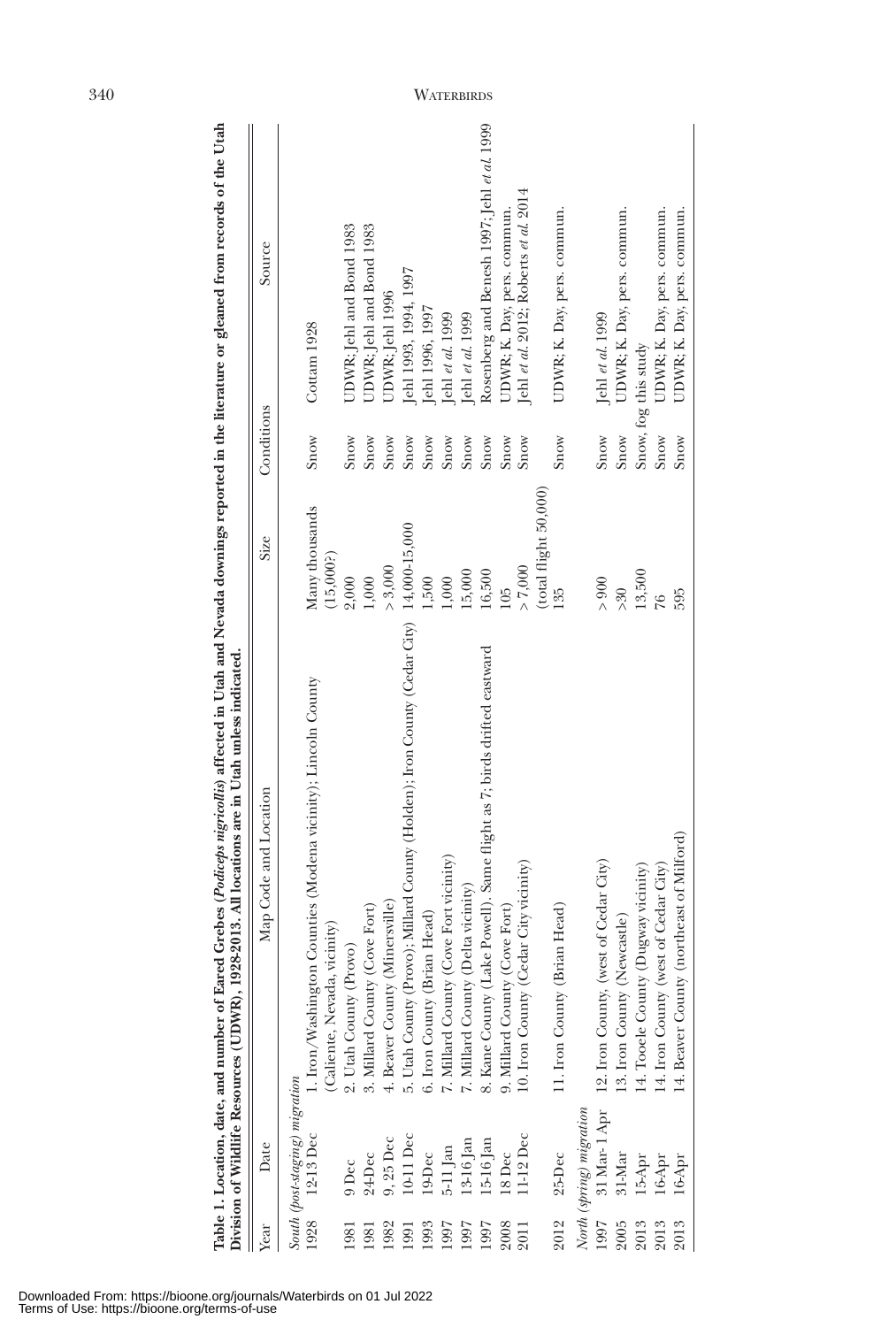

**Figure 1. Eared Grebe (***Podiceps nigricollis***) downing locations from south migration (post-staging; left panel) and north migration (spring; right panel) in Utah, 1928-2013. Numbers correspond with locations described in Table 1.**

trance to the facility. Additional Eared Grebes accumulated elsewhere around the base, but always in the immediate vicinity of illuminated areas. Hundreds more fell at a church 300 m from the base entrance; the density of bodies decreased outward in a 40-m radius from the 10-m high illuminated steeple, which appeared to be the focal point of collisions. Several hundred additional Eared Grebes were found at a vacated gas station 12 km north of the DPG gate, one of the only other lighted areas in the region. Rescue operations at DPG started immediately and continued for several days, until no more dead or injured Eared Grebes were reported. Of the individuals examined, 38% died on impact. The 62% judged capable of survival were released on nearby water treatment ponds. Of those Eared Grebes, 88% appeared to have left successfully, as only 876 carcasses were recovered when ponds were resurveyed on 29 April and 112 more on 5 May.

# Population Characteristics

We examined 234 Eared Grebes that died on impact and 42 that died later in the

water treatment ponds. Adult males averaged 30.4 g (12%) heavier than females (*t*   $= 8.44, P < 0.01$ ); adult males and females averaged 35.9 g (10%; *t* = 2.38, *P* = 0.02) and 23.4 g  $(11\%, t = 2.48, P = 0.01)$  heavier than juvenile males and females, respectively (Table 2). After controlling for sex and age, we found no difference in weight between Eared Grebes that died on impact or later at treatment ponds: body  $(t = 0.65, P = 0.51)$ , pectoral muscle  $(t = 1.04, P = 0.30)$ , heart  $(t = 1.04, P = 0.30)$  $= -0.57, P = 0.56$ , liver ( $t = 0.07, P = 0.94$ ), and stomach (*t* = -0.79, *P* = 0.43) (Table 3). The sex ratio of our sample was not different from 1:1 (47.9% males and 52.1% females;  $P = 0.41$ ; Table 4). There was no difference in the sex ratio between Eared Grebes that died on impact or in ponds  $(P = 0.83)$ , nor were there differences in the proportion of juveniles that died in ponds or on impact for either sex  $(P_{\text{male}} = 0.46; P_{\text{female}} = 0.42)$ .

# Stomach Contents

All grebes (Podicipedidae) eat their own feathers, which when regurgitated contain remnants of undigestible food items. Because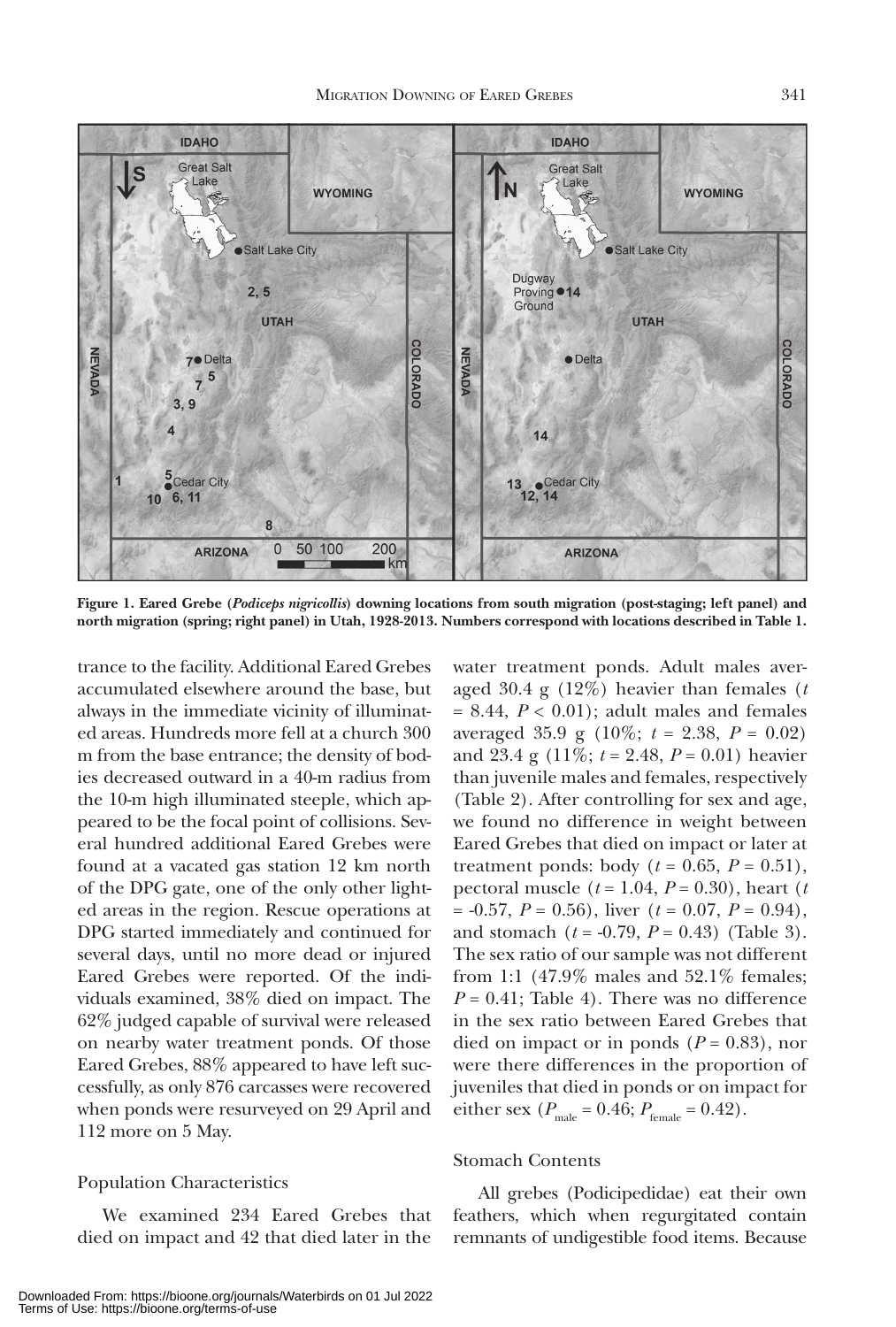|                     |                   |                | Males   |                  |                | Females |                  |
|---------------------|-------------------|----------------|---------|------------------|----------------|---------|------------------|
| Age                 | Location of Death | $\bar{x}$ (SE) | Range   | $\boldsymbol{n}$ | $\bar{x}$ (SE) | Range   | $\boldsymbol{n}$ |
| Dugway $(2013)$     |                   |                |         |                  |                |         |                  |
| Adult               | Impact            | 332.6(4.0)     | 261-420 | 78               | 304.1(3.4)     | 221-389 | 76               |
|                     | Impact            | 298.9(8.5)     | 240-339 | 13               | 275.4(6.3)     | 225-351 | 25               |
| Adult               | Pond              | 336.2(7.1)     | 237-378 | 20               | 303.9(6.8)     | 268-367 | 14               |
| Juvenile            | Pond              | 298            |         |                  | 285.9(6.6)     | 250-303 | 7                |
| Total               |                   | 333.0 (3.2)    | 237-420 | 112              | 296.9 (2.8)    | 221-389 | 122              |
| <i>WECCO</i> (1997) |                   |                |         |                  |                |         |                  |
| Total               |                   | 361.1(2.7)     | 303-421 | 95               | 318.5(2.7)     | 246-376 | 104              |

**Table 2. Mean (SE) and Range of body weights (grams wet weight) from Eared Grebes (***Podiceps nigricollis***) collected after spring downing events at Dugway Proving Ground, Utah, on 15 April 2013 and at the WECCO Corporation plant, Cedar City, Utah, on 31 March-1 April 1997.**

pellets are cast prior to migrating, the residual stomach contents of migrants are small but not nil; wet weight averaged  $0.97 \pm 0.42$  g (Range = 0.43-1.99, *n* = 31). Stomachs examined in detail  $(n = 20)$  contained feather fragments and algae. Seventeen of these stomachs contained traces of one or more of the following potential food items: Coleoptera (12), Hymenoptera (5), Hemiptera (3), Mollusca (1), annelid worm (1), and traces of plant material (3). One stomach also contained 3 live nematodes (Nematoda). Grit was absent.

Five Eared Grebes tested negative for avian influenza viruses, pathogenic bacteria, and organophosphate pesticides. No abnormalities other than trauma were found. In our sample of those that died on impact, the majority suffered broken bones or other injuries in the anterior part of the body (head, neck, shoulder girdle, wings).

### **DISCUSSION**

As in previous large events, the DPG downing occurred during a period of poor

**Table 3. Mean (SE) weight (g) of body, muscle, and organs from Eared Grebes (***Podiceps nigricollis***) collected after a spring downing at Dugway Proving Ground, Utah, on 15 April 2013.**

| Mass $(g)$      | Males       | $\boldsymbol{n}$ | Females         | $\boldsymbol{n}$ |
|-----------------|-------------|------------------|-----------------|------------------|
| Body weight     | 333.0 (3.2) |                  | 112 296.9 (2.8) | 122              |
| Pectoral muscle | 22.6(0.6)   | 29               | 20.0(0.6)       | 28               |
| Heart           | 3.1(0.1)    | 29               | 3.5(0.1)        | 28               |
| Liver           | 8.7(0.2)    | 36               | 7.6(0.2)        | 41               |
| Stomach         | 8.0(0.1)    | 29               | 7.3(0.2)        | 28               |

Downloaded From: https://bioone.org/journals/Waterbirds on 01 Jul 2022 Terms of Use: https://bioone.org/terms-of-use

visibility, which likely caused the Eared Grebes to become disoriented. Birds have several methods to navigate during migration including magnetic-compass, sun-compass, star cues, and topography (Martin 1990; Berthold 2001; Wiltschko and Wiltschko 2009). Whereas all of these are likely available to Eared Grebes, the importance of celestial clues was suggested in the Cedar City 2011 event; > 7,000 individuals had already crashed when a break in the clouds allowed tens of thousands more to immediately reorient and turn back toward the Great Salt Lake (Jehl *et al*. 2012).

The exact site of downings is sometimes associated with the presence or illusion of open water, as created by wet highways. However, the only factor common to major events (Table 1) was the attractive presence of the bright lights of towns or industry. The historical concentration of downings in the Delta-Cedar City, Utah, region is likely related to topographic features, namely the proximity of the mountains to the east, which block westerly winds and allow snow and fog to linger in the area (Jehl and Bond 1983; Jehl *et al*. 2012).

A review of all downings provided no indication that the sexes are migrating at different times in either spring or fall. Although unequal sex ratios were detected at two of three sites in early January 1997 and in two samples from Cedar City in 2011, this unequal sex ratio disappeared when samples were merged (Table 4). Fall downings (Table 2) were dominated by adults. This occurs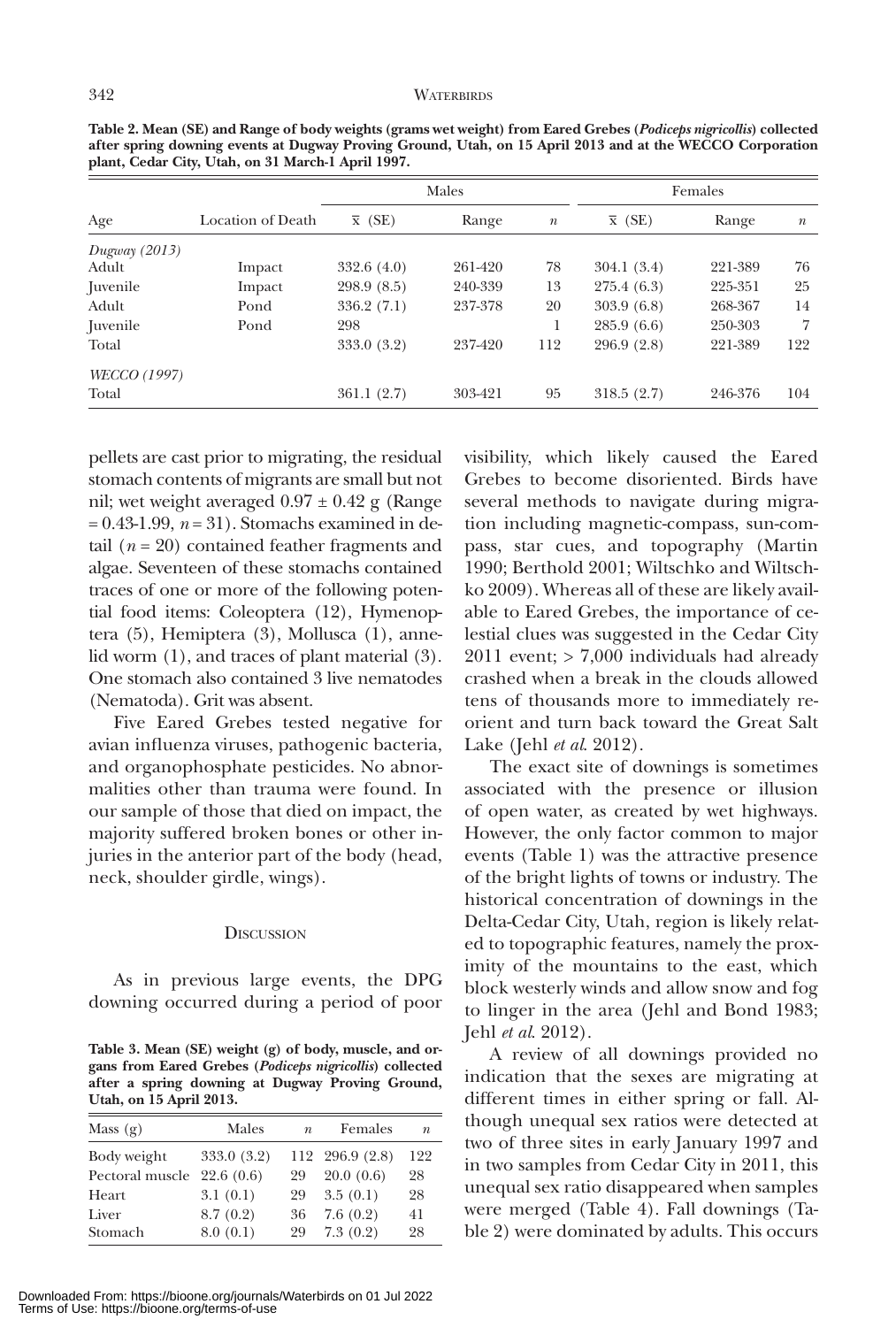| MIGRATION DOWNING OF EARED GREBES | 343 |
|-----------------------------------|-----|
|-----------------------------------|-----|

|                   | Table 4. Sex and age ratios (%) from samples of Eared Grebes (Podiceps nigricollis) downed in Utah in 1991, 1997, 2011, and 2013. * = sexed by bill length (adult only). |                  |                            |                       |                |                  |                      |                                |         |                                                                              |
|-------------------|--------------------------------------------------------------------------------------------------------------------------------------------------------------------------|------------------|----------------------------|-----------------------|----------------|------------------|----------------------|--------------------------------|---------|------------------------------------------------------------------------------|
| Date              | Location of Downing                                                                                                                                                      | $\boldsymbol{n}$ |                            | Males (%) Females (%) | $\overline{b}$ | $\boldsymbol{n}$ |                      | Adult (%) Juvenile (%) Unknown |         | Reference                                                                    |
| Spring downings   |                                                                                                                                                                          |                  |                            |                       |                |                  |                      |                                |         |                                                                              |
| 31 Mar-1 Apr 1997 | <b>WECCO</b>                                                                                                                                                             |                  |                            | 52.3                  | 0.52           | 199              | 95.5                 | 4.5                            |         |                                                                              |
| 15 Apr 2013       | Jugway                                                                                                                                                                   | 199<br>234       | $47.7$<br>$47.9$<br>$45.0$ | 52.1                  | 0.41           | 234<br>24        | 83.3                 | 16.7<br>16.7                   |         | Jehl et al. 1999<br>this study                                               |
| 16 Apr 2013       | Utah<br>South and Centra                                                                                                                                                 | $\mathcal{S}^0$  |                            | 55.0                  |                |                  | 83.3                 |                                |         | this study                                                                   |
| Fall downings     |                                                                                                                                                                          |                  |                            |                       |                |                  |                      |                                |         |                                                                              |
| 10-11 Dec 1991    | Cedar City                                                                                                                                                               | 109              | 54.5                       | 45.5                  | 0.37           | 139              |                      | 3.0                            |         |                                                                              |
| 5-9 Jan 1997      | <b>Cove Fort</b>                                                                                                                                                         | $\overline{171}$ | 62.6                       | 37.4                  | : 0.01         | 168              | 0.6<br>55.6<br>55.63 | 8.9                            | 15.5    | Jehl at al. 1999<br>Jehl at al. 1999<br>Jehl at al. 1999<br>Jehl at al. 1999 |
| 13-14 Jan 1997    | Oelta/Hinkley/Holden                                                                                                                                                     | 148              | 52.7                       | $47.3\,$              | 0.51           | 148              |                      | 5.4                            | 2.7     |                                                                              |
| 13-14 Jan 1997    | PP Power Plant                                                                                                                                                           | 867              | 45.6                       | 54.5                  | : 0.01         | 663              |                      | 2.4                            | 7.2     |                                                                              |
| 13 Dec 2011*      | Cedar City                                                                                                                                                               | 98               | 35.7                       | 64.3                  | (0.01)         | 101              |                      | 1.0                            | $\circ$ | Roberts et al. 2014                                                          |
| 13 Dec 2011       | Cedar City                                                                                                                                                               | 80               | 60.0                       | 0.40                  | 0.02           | 95               | $\overline{28}$      | Ğ                              |         | J. R. Jehl, unpubl. data                                                     |
|                   |                                                                                                                                                                          |                  |                            |                       |                |                  |                      |                                |         |                                                                              |

τĒ.

because juveniles move south earlier (mid-November to mid-December) and are mostly gone before the season of snows (mid-December to early January) that trap the later-migrating adults (Jehl *et al*. 1999, 2012). The only age data in spring derive from the WECCO downing of 31 March 1997 ( $\approx 95\%$ ) adults) and DPG of 15 April 2013 ( $\approx 83\%$ adults). The higher percentage of adults in March is consistent with the commonplace finding that adults of most species migrate before young in spring (Jehl *et al*. 1999). Of more interest, however, is that the weight differences between adults and young in fall (Jehl 1988) persist into the following spring, with first-year migrants averaging only 90% as heavy as adults in the same flight. This difference may indicate that slow growth is an inherent property of this species. Alternatively, since the age groups likely winter together, it may indicate that young Eared Grebes forage less efficiently than adults for a long time (non-adaptive); or that young are fully competent but, being smaller, require less fat for the same trip (adaptive).

As recently as 2001, the Salton Sea has been a major spring staging area for Eared Grebes and average peak numbers exceeded 500,000 (Jehl and McKernan 2002). At the Salton Sea, pile worms (*Neanthes succinea*) have been Eared Grebes' major food yet have declined in the last decade (Jehl and McKernan 2002; Anderson *et al*. 2007). Mouthparts of pile worms typically occur in the hundreds or thousands in the gizzards of Eared Grebes at the Salton Sea (Jehl and McKernan 2002). The virtual absence of pile worms in the 2013 downings (only one in 20 samples from DPG and none in 12 samples from further south) indicates that the flight originated elsewhere, most likely the Gulf of California. In that case, to reach DPG at 05:00 hr, the Eared Grebes would have to depart around 13:00 hr. In contrast, observations of Eared Grebes in fall migration indicate that the flight does not begin until after sunset (Jehl and Henry 2010). Ecological conditions at the Salton Sea are changing rapidly, which, as its level drops and salinity increases, will eventually become too salty to support worms (Anderson *et al*. 2007;

Downloaded From: https://bioone.org/journals/Waterbirds on 01 Jul 2022 Terms of Use: https://bioone.org/terms-of-use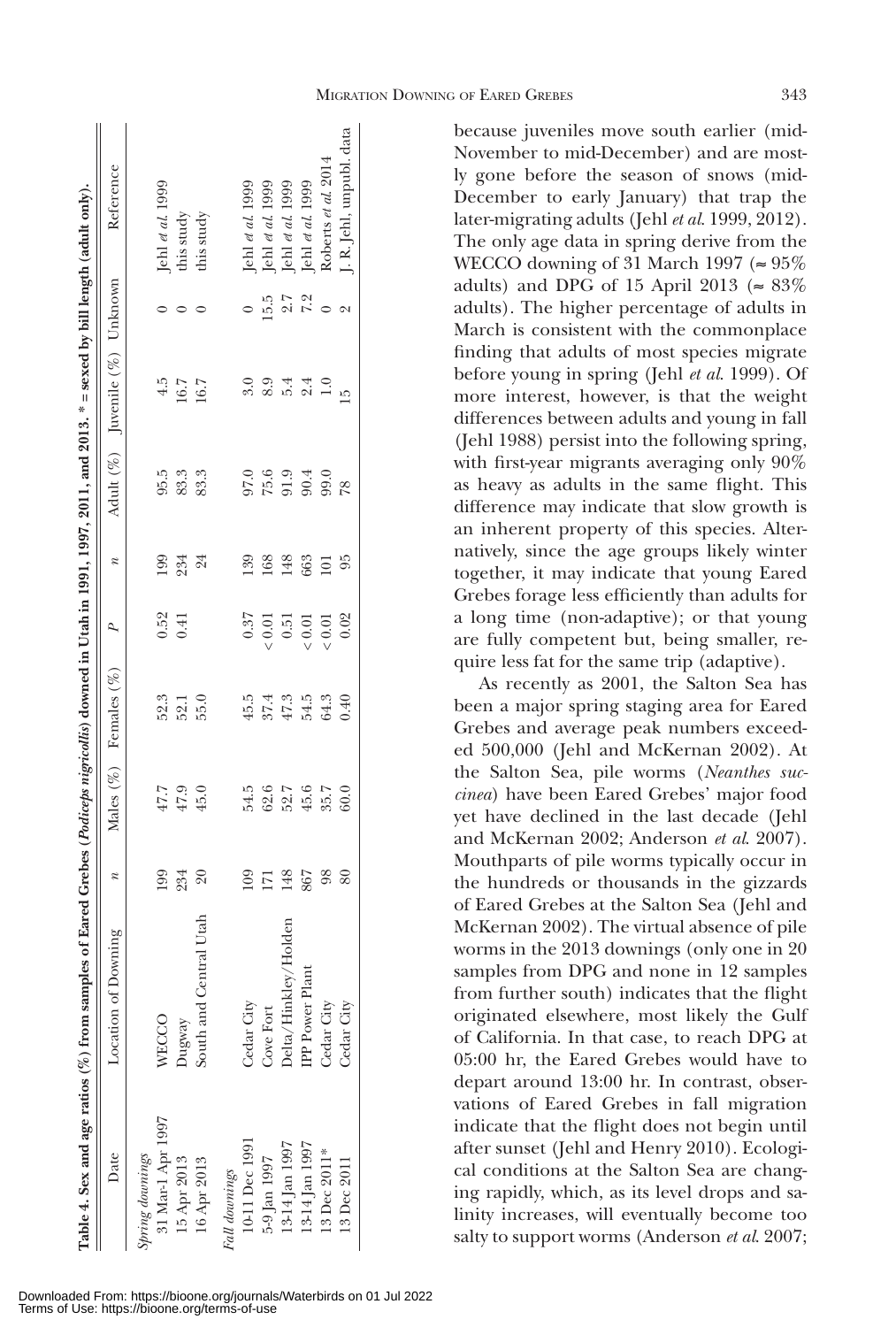Hurlbert *et al.* 2007). We encourage studies of stomach contents in future spring downings because they may provide insight into changes in food resources or in staging areas themselves.

Flight costs of Eared Grebes are among the highest in birds (Jehl 1994; Jehl *et al*. 2003). Downings have provided information from which costs can be estimated. Estimation of costs requires information on weight at departure, weight at downing, flight speed, and distance flown. Weight at departure is virtually impossible to get (but see Jehl 1997, 1998), but can be circumvented by determining the weight difference between birds killed at two points of the same flight, in a so-called "double downing." Using this approach, Jehl (1994) calculated fuel consumption in a 400-g Eared Grebe at 7.4 g/hr, subsequently revised (with a model) to 5.4 g/hr (Jehl *et al*. 2003). An estimate of 10 g/hr (Roberts *et al*. 2014) is problematic because it failed to adjust for weight loss in the 2-7 days that elapsed after sampling staging Eared Grebes and before their actual departure [0.71 g/hr, minimum based on basal metabolic rate (Roberts *et al*. 2014) to 1.5 g/hr based on inactive captives (Jehl 1988)]. Unfortunately, the DPG data are of no help, and further estimates await another double-downing.

Mortality at DPG was caused by blunt trauma. Injuries in Eared Grebes that died on impact were concentrated on the anterior part of the body, consistent with observations of birds flying headlong into fixed objects. Further, we did not detect differences in mean weights between crashed and pond Eared Grebes, indicating pond mortality occurred rapidly and also resulted from internal injuries, not starvation. Only two of 42 pond carcasses weighed < 250 g, and only one (190 g) was in the weight range (< 220 g) of Eared Grebes known to have died from starvation (Jehl and Henry 2010). This finding suggests that rescue efforts were highly effective and justified by the survival of thousands of grounded individuals that would otherwise have died.

Eared Grebes guard against downings by flying when weather conditions are favorable.

Changes en route cannot be anticipated, and they sometimes encounter bad weather. Based on a review of all Eared Grebe downings, a common factor at the location site is the presence of illuminated features. Additionally, lights from anthropogenic features appear to influence the behavior of some nocturnally migrating birds (Watson *et al*. 2016). The simple act of turning off bright lights along the migration route on snowy evenings between late November and early January may preclude unnecessary mortality.

### **ACKNOWLEDGMENTS**

Many volunteers and personnel from State and Federal agencies helped in documenting the event and salvaging injured Eared Grebes. Specimens were processed at Brigham Young University and the U.S. National Museum of Natural History. Data on stomach contents were provided with the help of R. Delph. Keith Day (Utah Division of Wildlife Resources) provided specimens from the 16 April 2013 event and expert field assistance in helping investigate historical downing sites. Preparation of this manuscript benefited from discussions with H. Ellis and A. Henry and the comments of two anonymous reviewers.

#### Literature Cited

- Anderson, T. W., M. A. Tiffany and S. H. Hurlbert. 2007. Stratification, sulfide, worms, and decline of the Eared Grebe (*Podiceps nigricollis*) at the Salton Sea, California. Lake and Reservoir Management 23: 500-517.
- Berthold, P. 2001. Bird migration. A general survey, 2nd ed. Oxford University Press, New York, New York.
- Burger, J., J. R. Jehl, Jr. and M. Gochfeld. 2013. Selenium: mercury molar ratio in Eared Grebes (*Podiceps nigricollis*) as a possible biomarker of exposure. Ecological Indicators 34: 60-68.
- Cottam, C. 1928. A shower of grebes. Condor 3l: 80-81.
- Cullen, S. A., J. R. Jehl, Jr. and G. Nuechterlein. 1999. Eared Grebe (*Podiceps nigricollis*). No. 443 *in* The Birds of North America Online (A. Poole, Ed.). Cornell Lab of Ornithology, Ithaca, New York. http:// bna.birds.cornell.edu/bna/species/433, accessed 27 October 2014.
- Hurlbert, A. H., T. W. Anderson, K. K. Sturm, and S. H. Hurlbert. Fish and fish-eating birds at the Salton Sea: a century of boom and bust. Lake and Reservoir Management 23: 469-499.
- Jehl, J. R., Jr. 1988. Biology of the Eared Grebe and Wilson's Phalarope in the nonbreeding season: a study of adaptations to saline lakes. Studies in Avian Biology 12: 1-74.
- Jehl, J. R., Jr. 1993. Observations on the fall migration of Eared Grebes, based on evidence from a mass downing in Utah. Condor 95: 470-473.